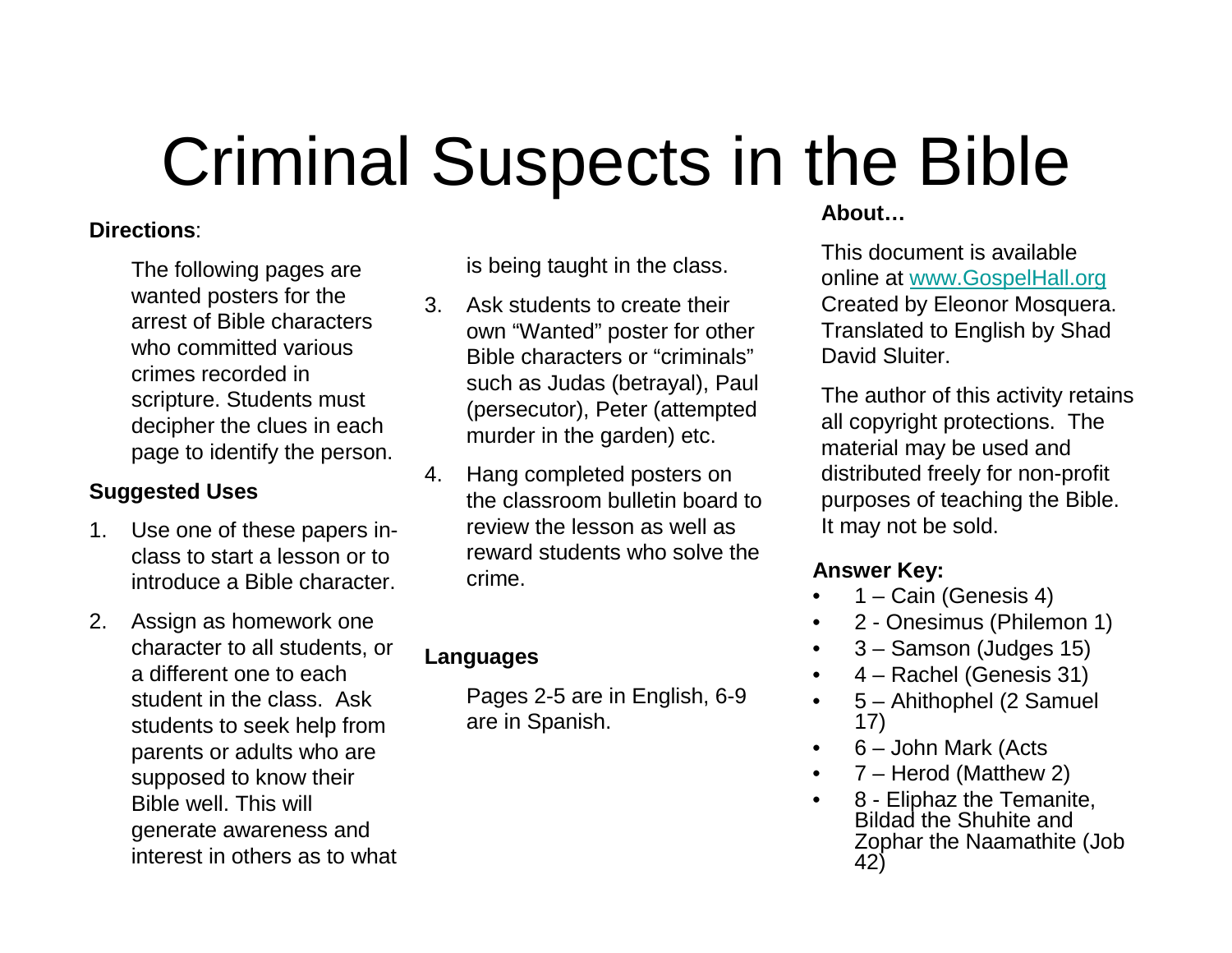



### Suspect #1  $\mathsf{WANTED}$  suspect #

|  |                             | Name:                      |
|--|-----------------------------|----------------------------|
|  |                             | <b>Biblical Reference:</b> |
|  | <b>Accused of: Homicide</b> |                            |
|  |                             | Sentence:                  |

The suspect took the victim to a hidden location and attacked him, taking his life. The attacker then fled the scene. The Department of Justice found the body of the victim lying in a field, but has not found the weapon.

### Description of the Suspect

**Sex:** Male **Age:** Unknown **Height:** 1.8 m **Weight:** 100 Kg. **Build:** Heavy Occupation: Farm laborer. Possibly a builder.

Last known address: The city of Enoch, although it is believed that he has fled his residence.





| Name:                      |
|----------------------------|
| <b>Biblical Reference:</b> |
| <b>Accused of: Robbery</b> |
| Sentence:                  |
|                            |

The Department of Justice is trying to locate an individual suspected of robbery. The last robbery perpetrated by the criminal happened in the mansion "Los Oikos", where a certain quantity of money was stolen from its owner. The thief fled thescene without leaving a trace.

#### Description of the Suspect

**Sex:** Male **Age:** Unknown **Height:** 1.85 m **Weight:** 85 Kg. **Build:** Heavy **Occupation:** Slave

Last known address: The city of Rome, but was last seen in the city of Colossae.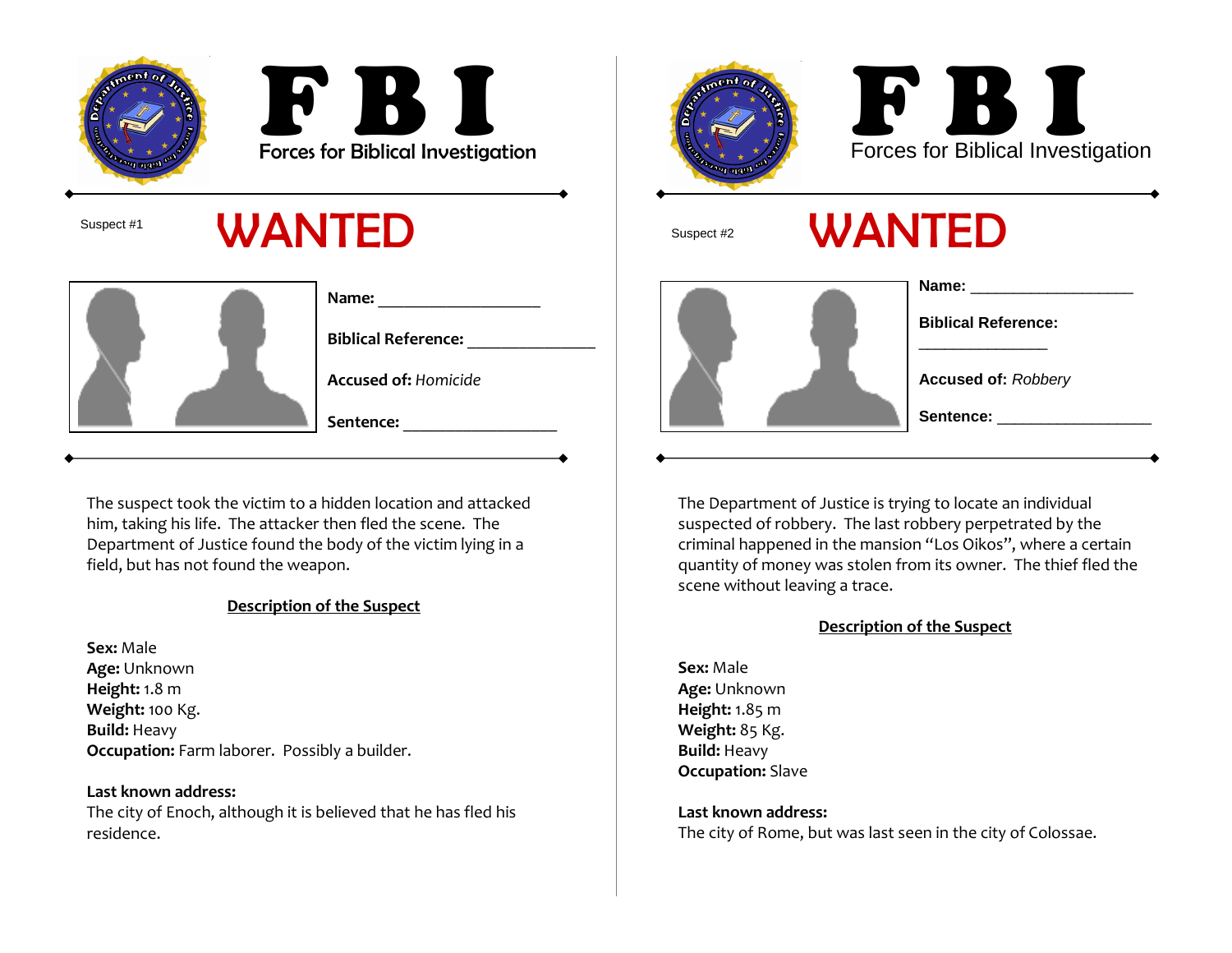



Suspect #3

### $\mathbf{W}$   $\mathbf{A}$   $\mathbf{N}$  **TED**  $\qquad \qquad$   $\qquad \qquad$   $\qquad \qquad$   $\qquad \qquad$   $\qquad \qquad$   $\qquad \qquad$   $\qquad$   $\qquad \qquad$   $\qquad \qquad$   $\qquad$   $\qquad$   $\qquad$   $\qquad$   $\qquad \qquad$   $\qquad$   $\qquad$   $\qquad$   $\qquad$   $\qquad$   $\qquad$   $\qquad$   $\qquad$   $\qquad$   $\qquad$   $\qquad$   $\qquad$   $\qquad$

| Name:                      |
|----------------------------|
| <b>Biblical Reference:</b> |
| <b>Accused of: Arson</b>   |
| Sentence:                  |

The suspect is accused of starting a wild fire in dozens of acres of fields of vineyards and olives in the vicinity of Timnat during the past wheat harvest. The Department of Justice has determined that the crime was a direct, personal, deliberate, conscious and voluntary act. Several witnesses affirm having seen the accusedhunting several hundred foxes and using them as "living torches".

### Description of the Suspect:

**Sex:** Male **Height:** 2.05 m **Weight:** 190 Kg. **Build:** Heavy Hair: Long**Features:** Appearance of a body builder Occupation: Nazarite





### WANTED



| Name:                      |
|----------------------------|
| <b>Biblical Reference:</b> |
| <b>Accused of: Theft</b>   |
| Sentencia:                 |
|                            |

Today, the Forces of Bible Investigation are planning to carry out a raid to detain a woman accused of theft. According to the latest information available, the act occurred in recent days in the domicile of the father of the suspect. The accused, taking advantage of the absence of her father, proceeded to take various ornaments and statues, property of the victim. Two servant girls affirm having seen the stolen objects hidden in the saddle of a camel.

### Description of the Accused:

**Sex:** Female Features: "beautiful and well favored."**Occupation:** Housewife, previously a shepherd.

Last known address: Mount Gilead. It is presumed she is traveling.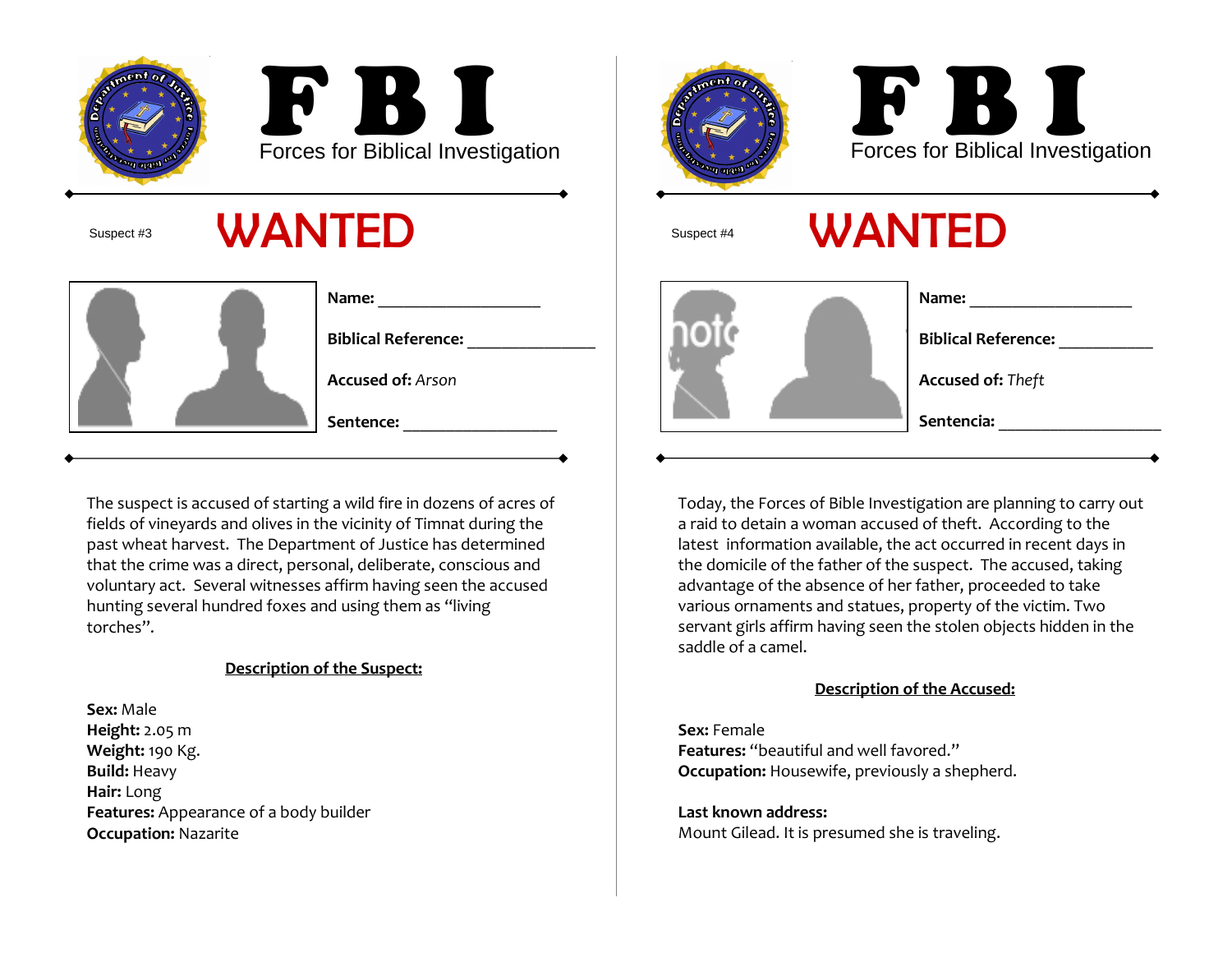



Suspect #5

### $5$  WANTED Suspect #6

| Name:                        |
|------------------------------|
| <b>Biblical Reference:</b>   |
| <b>Accused of: Espionage</b> |
| Sentence:                    |

Federal Marshalls, together with the Forces of Biblical Investigation, are on the trail of the presumed perpetrator of espionage. His majesty, the King of Israel has indicted one of his counselors of selling confidential information of the kingdom to one of his enemies. This confidential information has been used in a powerful conspiracy against the throne. The suspect was seen last saddling his donkey and going to his house. Nevertheless, his whereabouts are unknown.

### Description of the Suspect:

Sex: Male**Height:** 1.82 m **Weight:** 90 Kg. **Build:** Medium **Occupation:** Counselor to the head of state.

Last known address: The royal palace in the capital.



A Christian missionary has reported to the Department of Justicea young man accused of desertion. This preacher stated in a communiqué read one week ago that the man was accused of not showing up at the port city of Perga in Pamphylia as assigned to continue an arduous gospel mission. The accused abandoned the expedition without any justification whatsoever and without giving any idea of his possible return. The disloyalty of a member of the expeditionary group has caused great friction among the members of the mission.

### Description of the Suspect:

**Sex:** Male **Occupation:** Apprentice

Last known address: It is presumed that he was headed toward Jerusalem.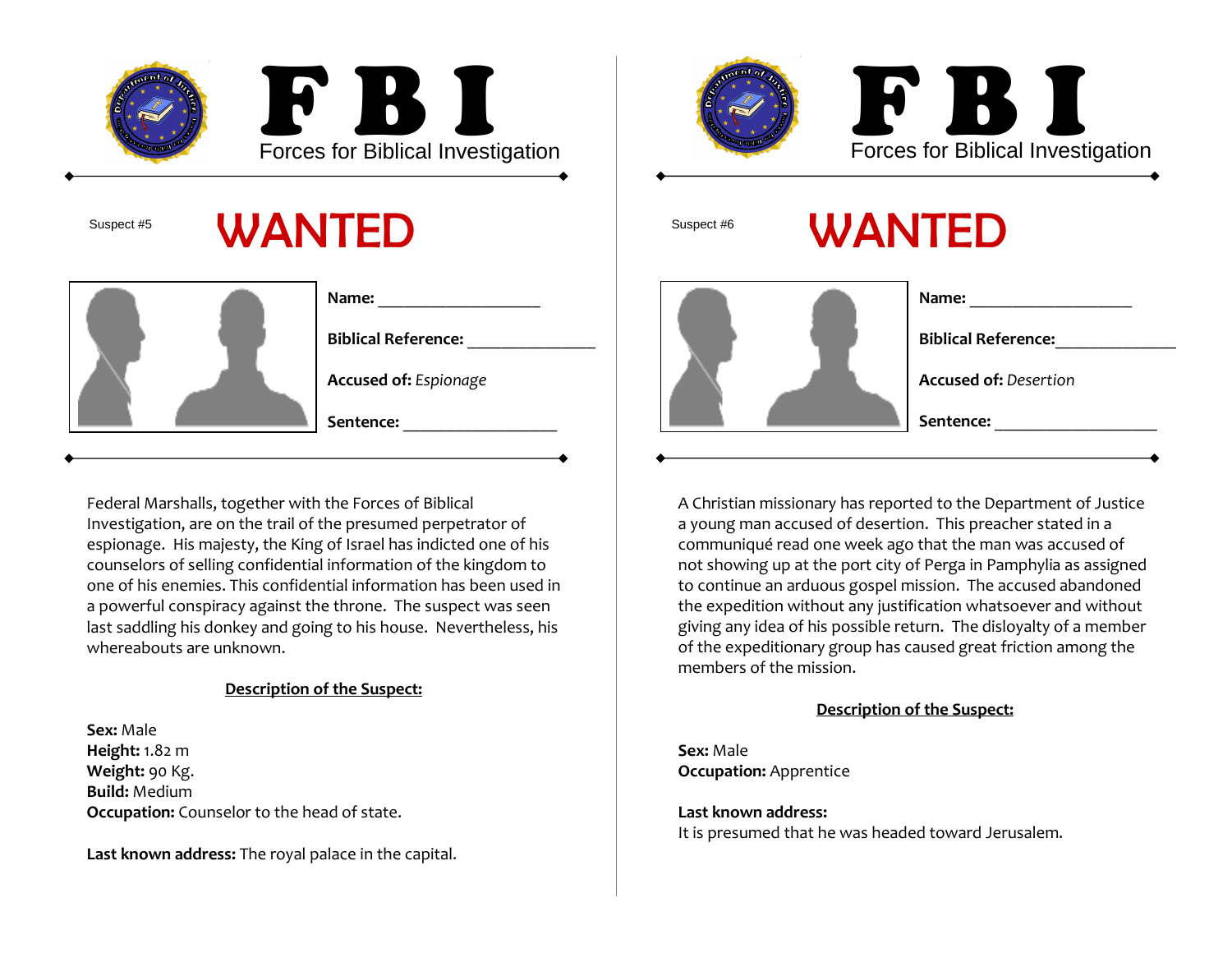

Suspect #7

### 7 WANTED Suspect #8

| Name:                          |
|--------------------------------|
| <b>Biblical Reference:</b>     |
| <b>Accused of: Infanticide</b> |
| Sentence:                      |

The National Children's Service of Israel (NCSI) brought a lawsuit before the Supreme Court for the infanticide of hundreds of recently born children. The crime occurred during the middle hours of the night in the village located on the way to Ephrata.The criminal action was ordered by the suspect in order to eliminate the possibility of the downfall of his administration.

### Description of the Suspect:

**Sex:** Male **Nationality:** Jew of Edomite origins **Height:** 1.92 m **Weight:** 150 Kg. **Build:** Heavy **Occupation:** Head of State. Designated by the Roman empire.

Last known address: The city previously known as Jebus.



Three subjects have been accused of defamation by an eastern community for having slandered the honor, dignity and reputation of a great man of God, accusing him of being insolant, ungodly, hypocritical, dishonest, prideful and arrogant, of being a thief and oppressor of the poor. In other words, they are accusing him of being evil and of receiving the just punishment for his deeds. For being found guilty, the accused have angered God, although there exists the possibility that they might be reprieved if the offended party presents the appropriate sacrifices and prayers.

#### Descripción de los sospechosos

**Sex:** Male **Nationality:** Temanite, Shuhite, and Naamathite. **Occupation:** Men of high station, recognized for their wisdom.

Last known address:The city of Uz.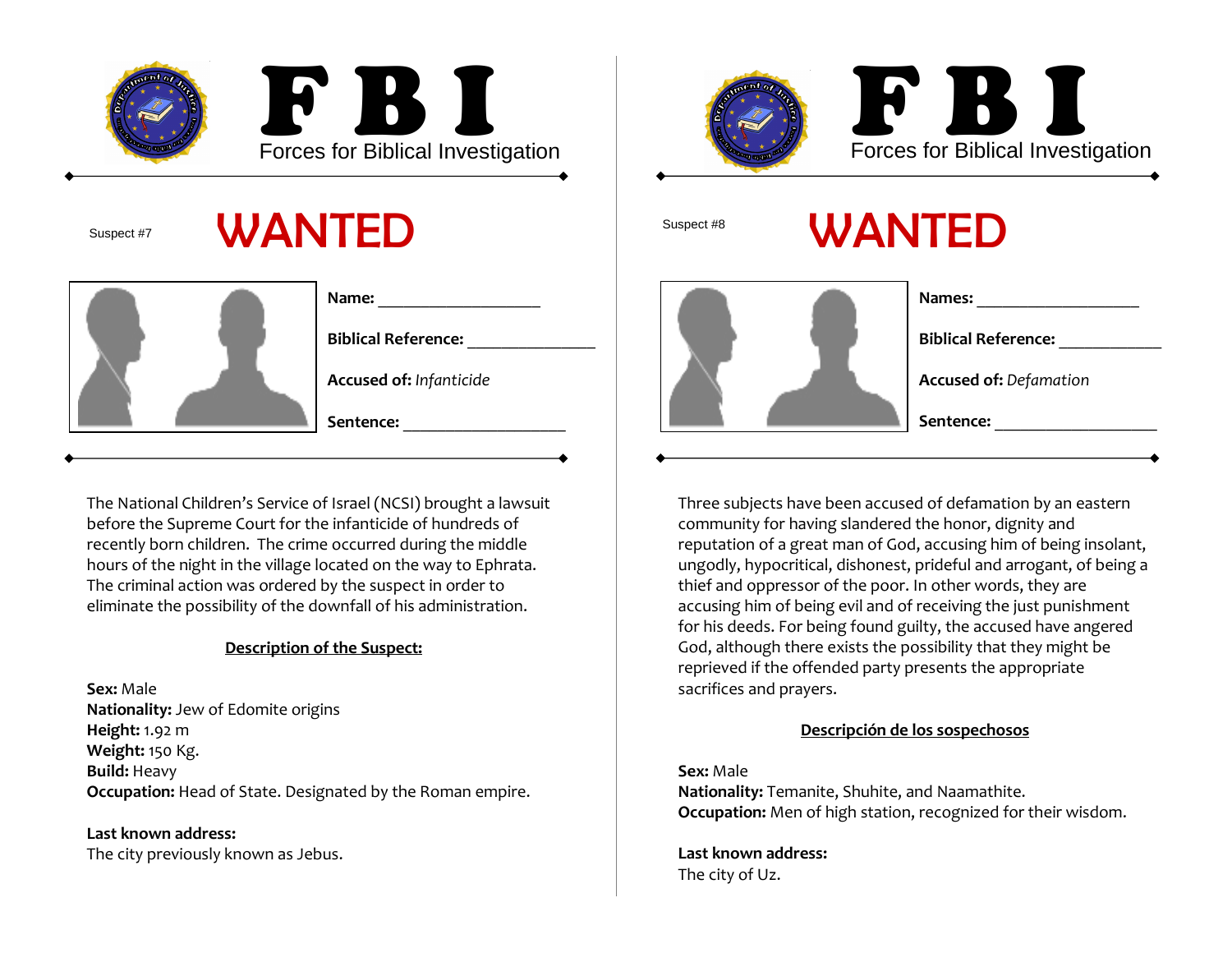



|  | Nombre:               |
|--|-----------------------|
|  | C.B.:                 |
|  | Acusado de: Homicidio |
|  | Sentencia:            |

El sospechoso llevó a la víctima a un lugar solitario y luego arremetió contra ella, quitándole la vida. Después el atacante huyó de la escena. El Departamento de Justicia halló el cuerpo de la víctima tendido en el campo, más no se halló el arma homicida.

#### Descripción del sospechoso

**Sexo:** Masculino **Edad:** Desconocida **Estatura:** 1,8 m **Peso:** 100 Kg. **Contextura:** Gruesa **Ocupación:** Labrador, posiblemente constructor

Última dirección conocida:La ciudad de Enoc, aunque se cree que se encuentra errante.

# SE BUSCA



| Nombre:                  |
|--------------------------|
| C.B.:                    |
| <b>Acusado de: Hurto</b> |
| Sentencia:               |
|                          |

El Departamento de Justicia intenta localizar a un individuo sospechoso de hurto. El último robo perpetrado por el victimario ocurrió en la mansión "Los Oikos", donde fue sustraída cierta cantidad de dinero de su propietario. El agraviante huyó de la escena sin dejar rastro.

#### Descripción del sospechoso

**Sexo:** Masculino **Edad:** Desconocida **Estatura:** 1,85 m **Peso:** 85 Kg. **Contextura:** Gruesa **Ocupación:** Vasallo

#### Última dirección conocida:

La ciudad de Roma, pero se le va visto antes en la ciudad de Colosas.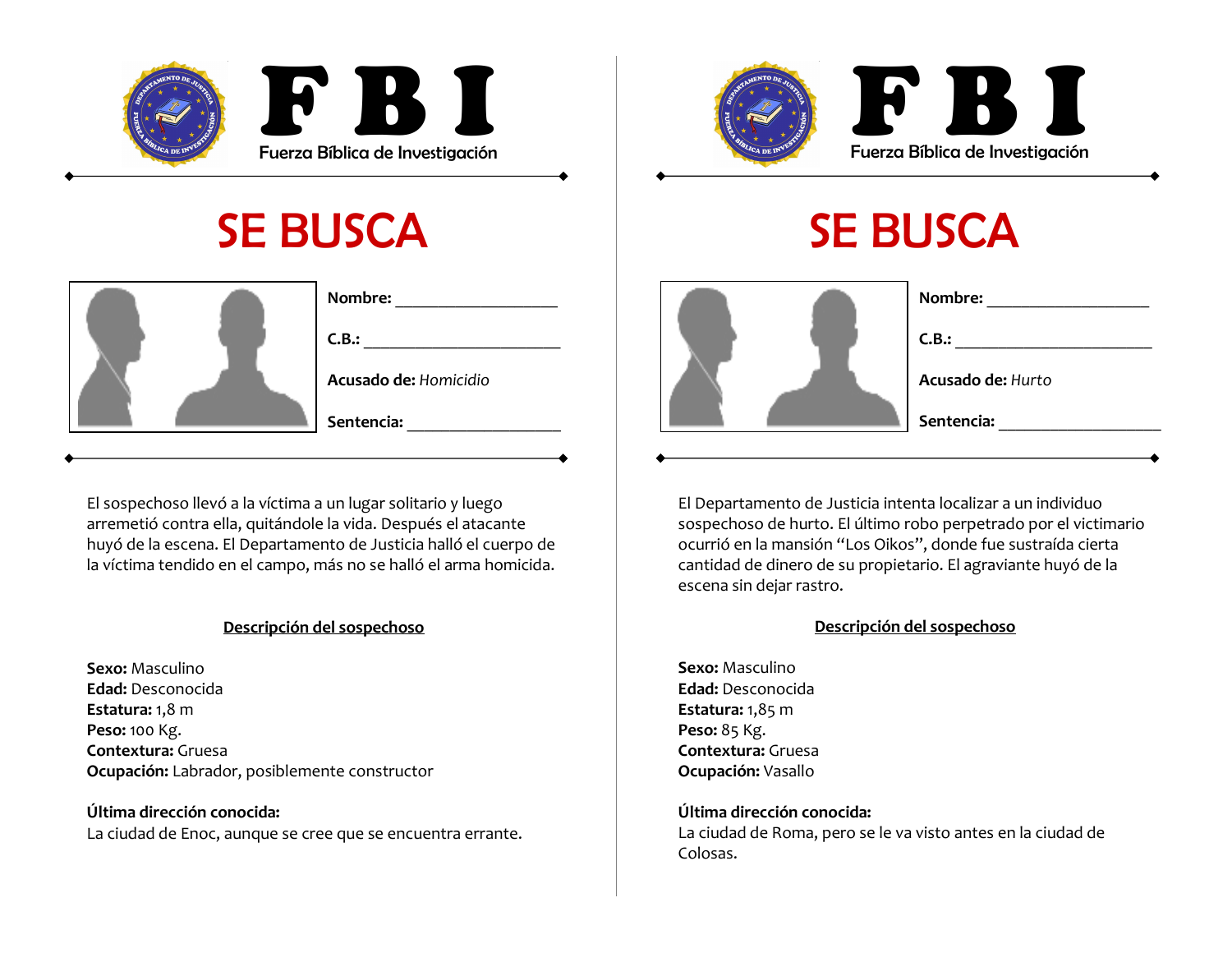



|  |                      | Nombre:    |
|--|----------------------|------------|
|  |                      | C.B.:      |
|  | Acusado de: Incendio |            |
|  |                      | Sentencia: |

El sospechoso es acusado de provocar un incendio forestal de docenas de hectáreas de viñas y olivares en las cercanías a Timnatdurante la pasada cosecha de trigo. El Departamento de Justicia ha determinado que el hecho fue provocado por acción directa del acusado, y que lo hizo de forma "personal, libre, consciente y voluntaria". Algunos testigos afirman haber visto al acusado cazando varios centenares de zorras y usándolas como "antorchas vivas".

#### Descripción del sospechoso

**Sexo:** Masculino **Estatura:** 2,05 m **Peso:** 190 Kg. **Contextura:** Gruesa **Cabello:** Usa melena **Rasgos:** Apariencia de físico-culturista Ocupación: Devoto

# SE BUSCA

|--|--|--|

| Nombre:                  |
|--------------------------|
| C.B.:                    |
| <b>Acusado de: Hurto</b> |
| Sentencia:               |
|                          |

En la jornada del día de hoy, la Fuerza Bíblica de Investigación planea realizar un allanamiento para detener a una mujer acusada de hurto. De acuerdo con la información obtenida hasta ahora, el hecho ilícito ocurrió en días pasados en el domicilio del padre de la sospechosa. Ésta, aprovechando la ausencia de su progenitor, procedió a sustraer algunos fetiches y estatuillas propiedad del agraviado. Dos criadas afirman haber visto los objetos robados escondidos en una albarda de camello.

#### Descripción del sospechoso

**Sexo:** Femenino **Rasgos:** lindo semblante y hermoso parecer. **Ocupación:** Ama de casa, anteriormente pastora de ovejas.

Última dirección conocida: El monte de Galaad, si bien se presume que está de viaje.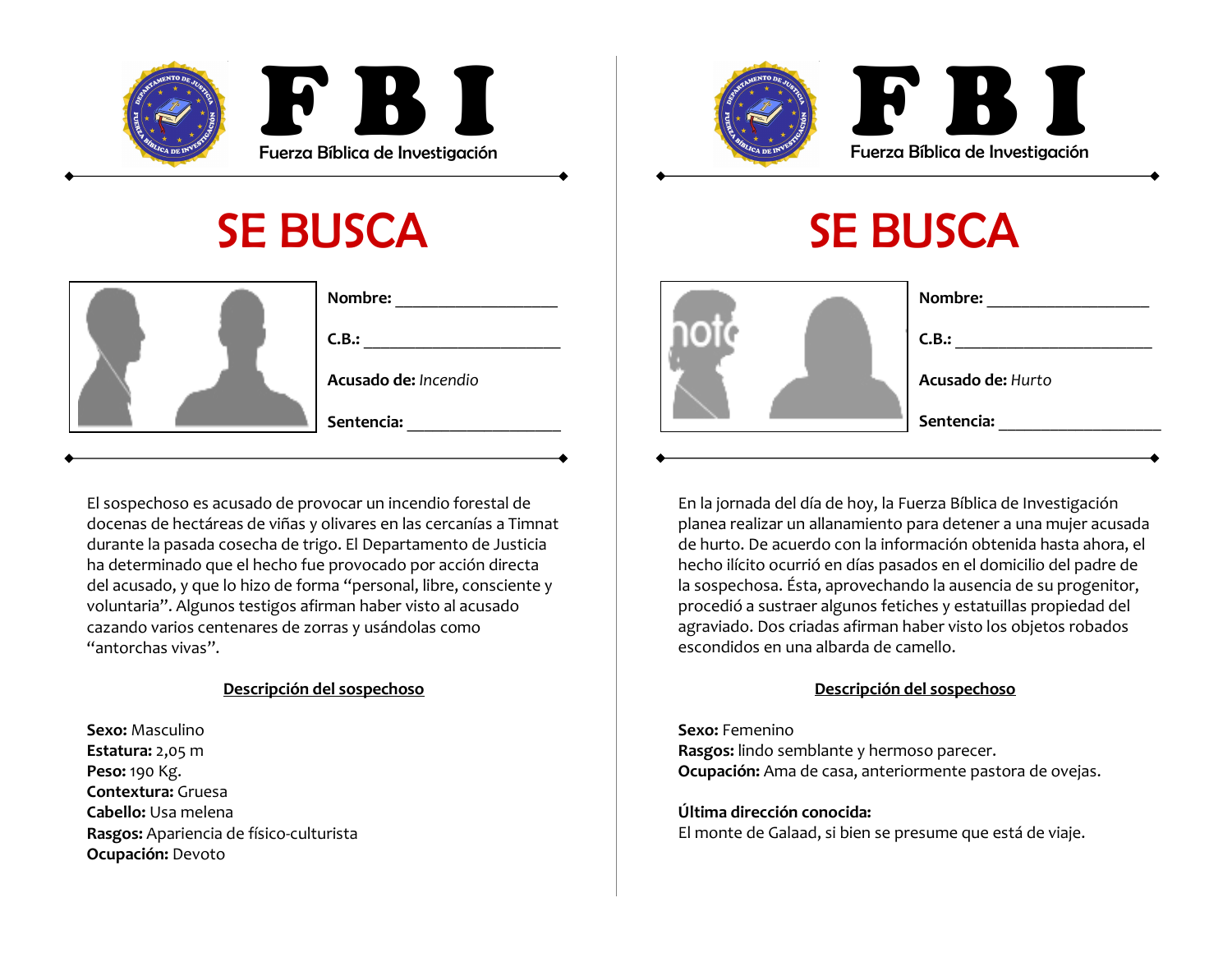



|  | Nombre:               |
|--|-----------------------|
|  | C.B.:                 |
|  | Acusado de: Espionaje |
|  | Sentencia:            |

La Policía Nacional, junto a la Fuerza Bíblica de Investigación, están tras la pista del presunto autor del delito de espionaje. Su majestad el Rey de Israel ha inculpado a uno de sus consejeros de vender información confidencial del reino a uno de sus enemigos. Dicha información confidencial ha sido usada en una poderosa conspiración contra el reino. El sospechoso fue visto por última vez enalbardando su asno y yendo a su casa. Sin embargo, se desconoce su paradero.

### Descripción del sospechoso

**Sexo:** Masculino **Estatura:** 1,82 m **Peso:** 90 Kg. **Contextura:** Mediana **Ocupación:** Consejero del máximo mandatario nacional

Última dirección conocida:El palacio real en la ciudad capital.

# SE BUSCA

|--|--|

| Nombre:               |
|-----------------------|
| C.B.:                 |
| Acusado de: Deserción |
| Sentencia:            |
|                       |

Un misionero cristiano ha denunciado ante el Departamento de Justicia a un joven sospechoso de deserción. Dicho predicador dijo en un comunicado leído la semana pasada que el joven acusado no se presentó al puerto de Perge de Panfilia para continuar con una ardua misión evangelística, tras un permiso autorizado. El incriminado abandonó así la expedición sin justificación alguna y sin dar cuenta de su posible retorno. La deslealtad de uno de los miembros del grupo expedicionario ha causado fuertes fricciones entre los integrantes de dicha misión.

### Descripción del sospechoso

**Sexo:** Masculino **Ocupación:** Aprendiz

Última dirección conocida: Se presume que se dirige a la ciudad de Jerusalén.